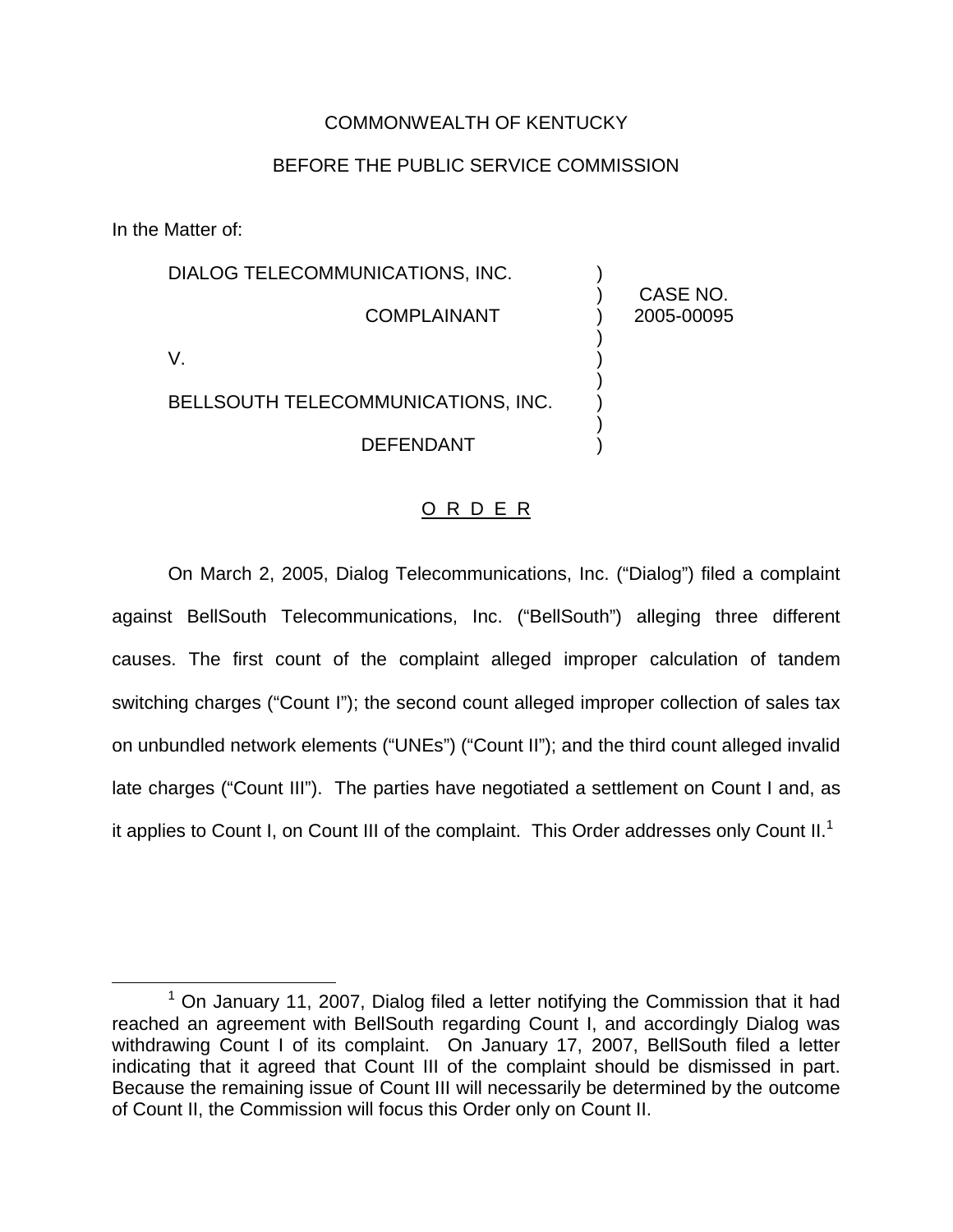Dialog is a competitive local exchange carrier ("CLEC") that purchases UNEs from BellSouth. Dialog then uses these UNEs to create telecommunications services to sell to its customers. When Dialog purchases UNEs from BellSouth, BellSouth charges Dialog sales tax which it remits to the Department of Revenue in the Kentucky Finance and Administration Cabinet. BellSouth does so at the direction of the Department of Revenue. Dialog believes that both BellSouth and the Department of Revenue are in error in classifying UNEs as taxable items pursuant to Kentucky state law.

Dialog has asserted that BellSouth is in error in collecting sales tax on UNEs. Dialog maintains that UNEs are not "communications services" within the meaning of KRS 139.100. Thus, UNEs should not be subject to retail tax. Dialog is not asking the Commission to adjudicate this sales tax claim but, rather, to find that Dialog has acted in good faith in refusing to pay tax that was not due. Dialog also asks the Commission to find that BellSouth has a contractual duty to obtain an administrative determination from the Department of Revenue that UNEs are not taxable. Finally, Dialog asserts that BellSouth should not collect these charges or penalize Dialog for not paying them while they are being disputed.

Dialog has sought relief through administrative and judicial procedures apart from the Commission but has been unable to obtain a substantive ruling. The Department of Revenue has rejected ruling on the matter because it maintains that only BellSouth has standing to challenge the application of the tax. Likewise, the Kentucky Board of Tax Appeals will not hear the case because there is no final order for it to review.

Dialog has also sought judgment from the Franklin Circuit Court naming the Department of Revenue as a defendant. The Department of Revenue filed a motion to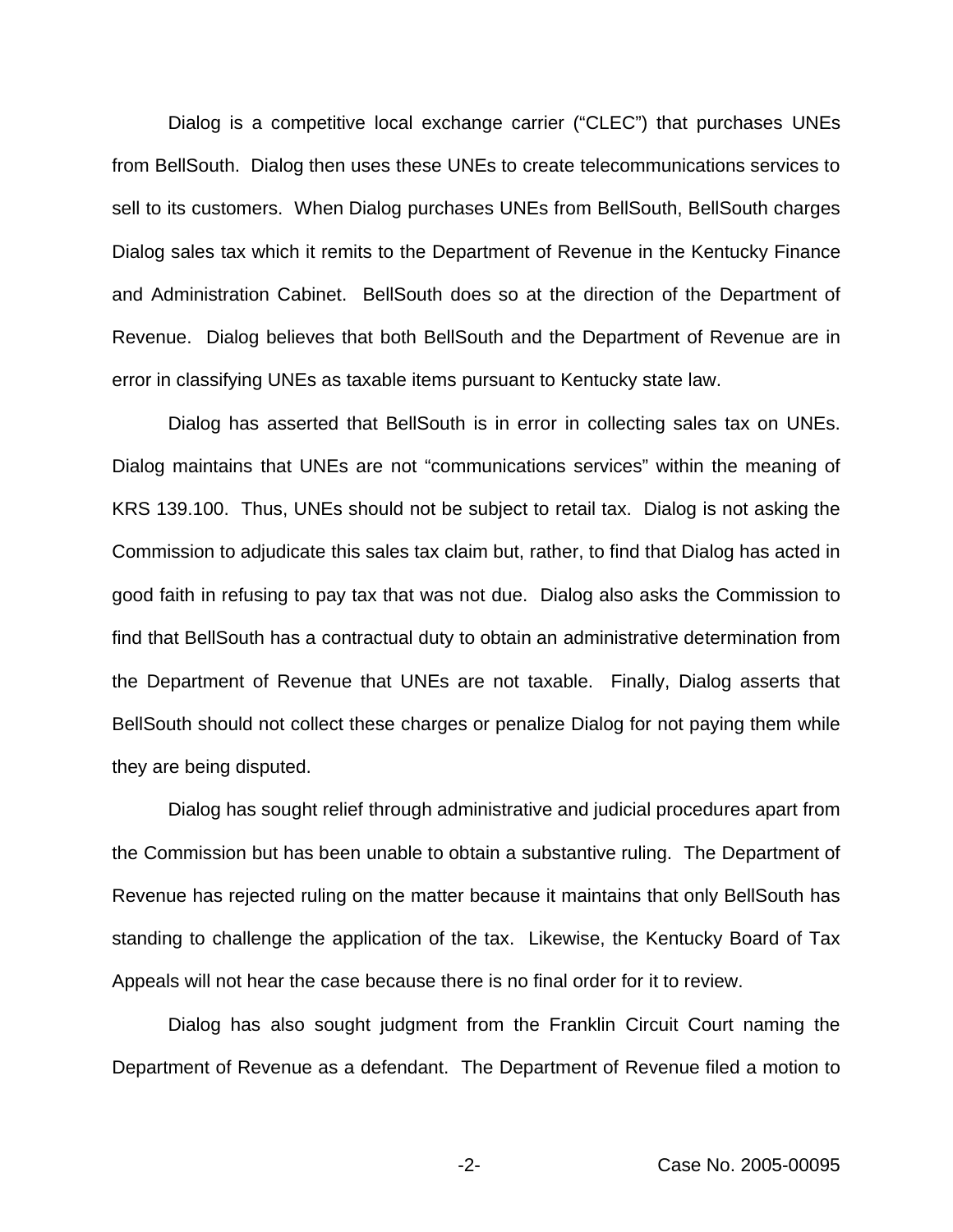dismiss, claiming that Dialog had failed to exhaust its administrative remedies even though it had claimed that Dialog was not entitled to seek such remedies. The judge recognized the procedural dilemma and issued an order holding the case in abeyance and requiring Dialog to make a formal request to BellSouth to file a refund claim. However, BellSouth refused to do so because Dialog had withheld payment of the disputed taxes from BellSouth. Dialog has now paid, pending resolution of this dispute.

In support of its claim that BellSouth has a contractual obligation to resolve this issue before the Department of Revenue, Dialog relies on Section 11.5 of its interconnection agreement. It states: "In any contest of a tax or fee by one party, the other party shall cooperate fully by providing records, testimony and such additional information or assistance as may reasonably be necessary to pursue the contest."

On March 17, 2005, BellSouth filed its response to Dialog's complaint. BellSouth asserts that it is complying with Kentucky law in collecting and remitting to the Department of Revenue sales taxes on UNEs purchased by Dialog. Since Dialog has now paid the disputed sales tax, BellSouth says it has offered to file a sales tax refund on Dialog's behalf.

On December 5, 2005, BellSouth filed a motion to dismiss Dialog's complaint, asserting that Dialog's claim involving sales tax issues is not properly before the Commission. Since 103 KAR 28:140 requires BellSouth to collect and remit sales tax on UNEs purchased by Dialog and other carriers for resale, BellSouth asserts it is appropriately assessing the tax. The jurisdiction of the application of this regulation belongs to the Department of Revenue, not to the Commission.<sup>2</sup>

<sup>2</sup> KRS 139.770.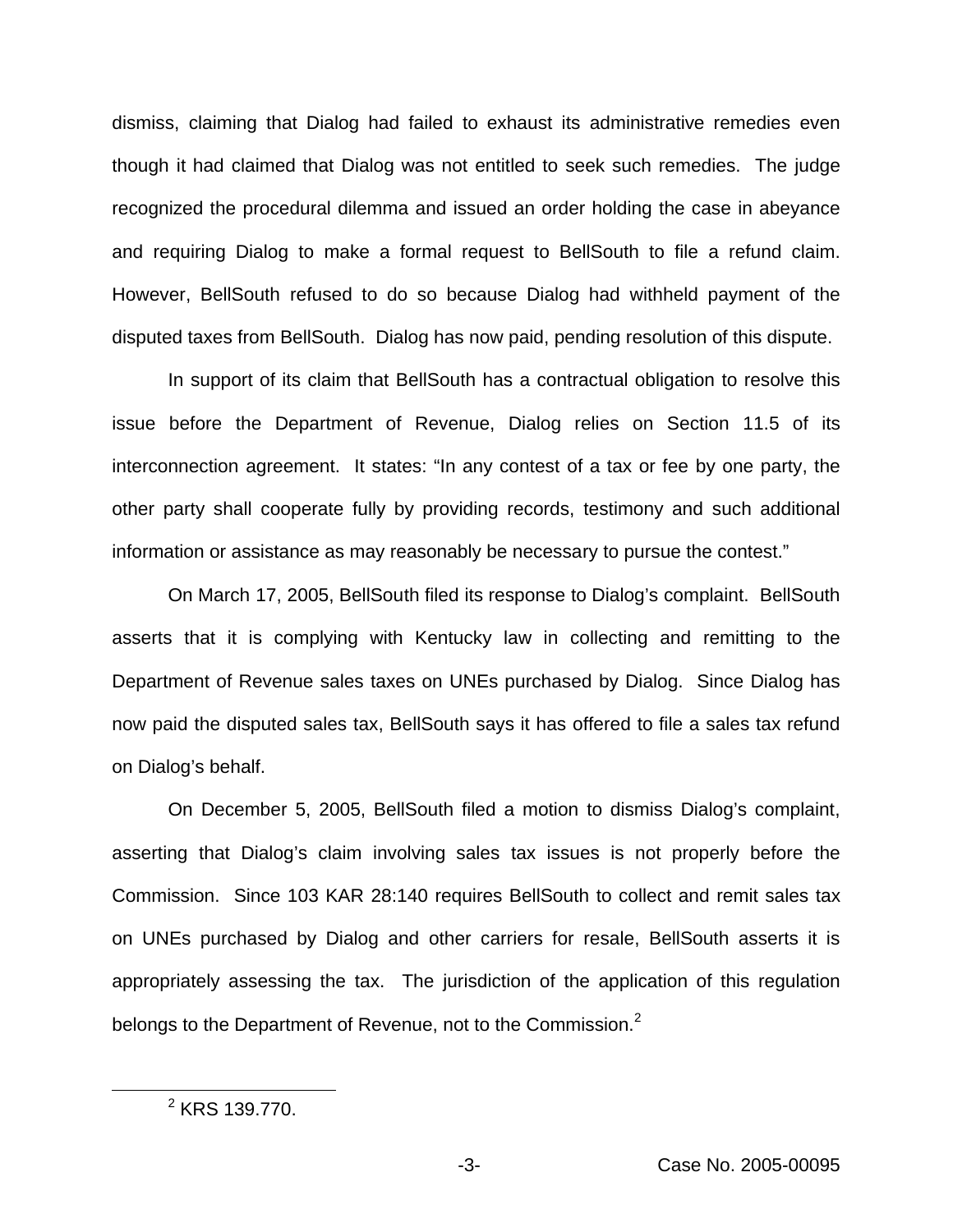On January 20, 2006, Dialog filed a response to BellSouth's motion to dismiss and filed a cross-motion for summary judgment. Dialog asserts that the Commission may affirm that a network element is not a communications service and that such determination is a matter of telecommunications law within the jurisdiction of the Commission. Dialog claims that BellSouth's unwillingness to draw legal distinctions between network elements and services in this matter is at odds with its determinations in other cases. From this Dialog concludes that BellSouth is merely serving its own interests by continuing to assess this tax. $3$ 

On March 2, 2006, BellSouth filed its response to Dialog's cross-motion for summary judgment. BellSouth asserts that Dialog has refused its offer to file a tax refund request on Dialog's behalf. Thus, according to BellSouth, Dialog has demonstrated that it has no interest in resolving this sales tax issue. Also, BellSouth asserts that the Commission should reject Dialog's request for the Commission to address a sales tax issue, as that is within the jurisdiction of another agency.

On May 8, 2006, Dialog filed a reply to BellSouth's response. Dialog calls BellSouth's statements that it is not interested in resolving this tax issue "nonsense." Dialog asks that the Commission affirm that access to network elements under §  $251(c)(3)$  is not the same as resale under §  $251(c)(4)$ . Such a reaffirmation would, in Dialog's viewpoint, provide the foundation for BellSouth to file a refund claim with the Department of Revenue.

<sup>&</sup>lt;sup>3</sup> Dialog's Motion for Summary Judgment at 10.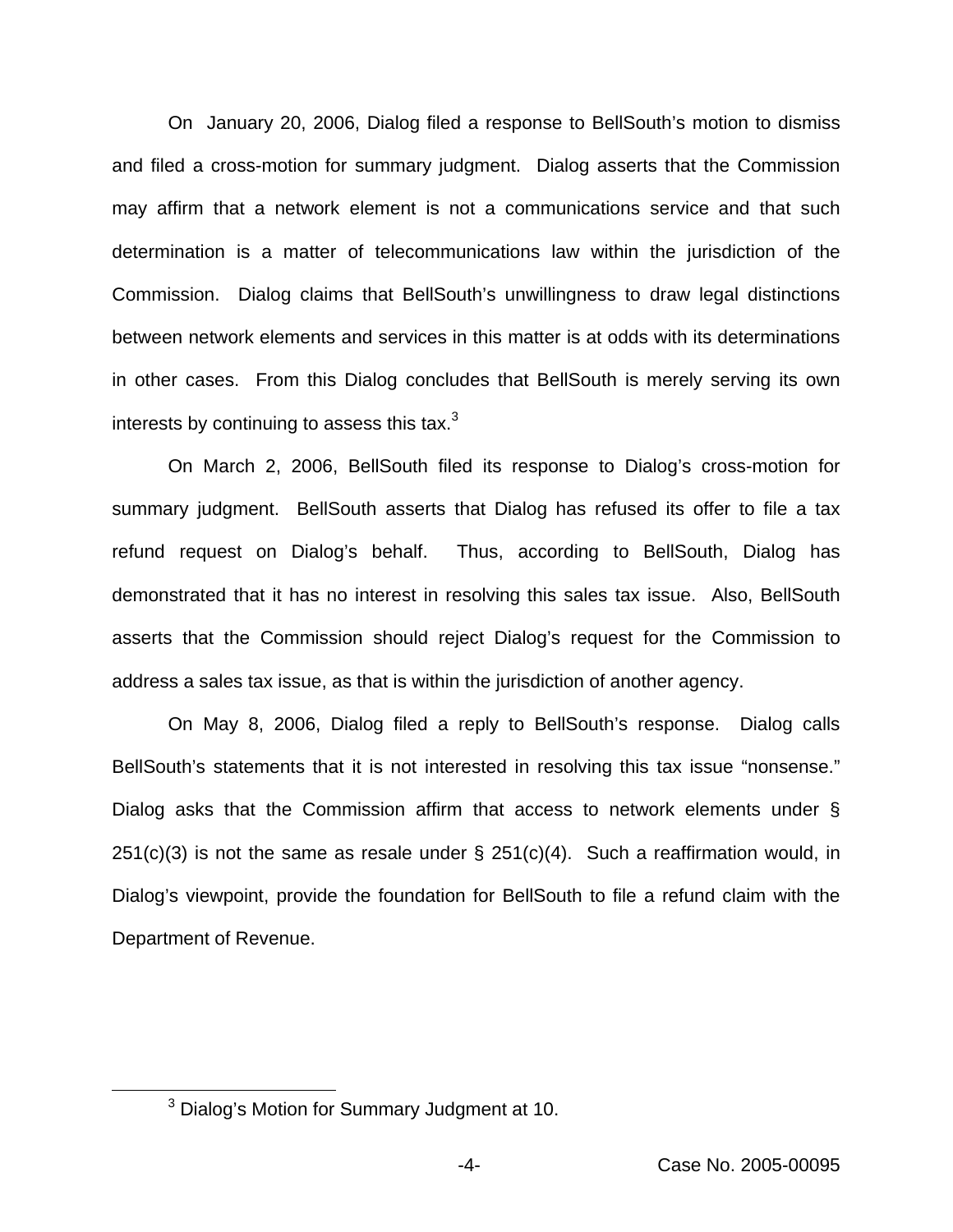## FINDINGS AND ORDERS

Dialog has asked the Commission to determine the interpretation of the Telecommunications Act of 1996 ("Telecom Act") as it applies to the provision of telecommunications in Kentucky. Dialog specifically requests that the Commission articulate the difference between network elements provided pursuant to 47 U.S.C. § 251(c)(3) and resale provided pursuant to 47 U.S.C. § 251(c)(4). Such an interpretation is squarely within this Commission's jurisdiction. According to Michigan Bell Telephone Company v. Strand, 305 F.3d 580, 582 (6<sup>th</sup> Cir. 2002), state commissions have the authority to foster competition in local telephone markets. The purpose of the statutes which we are interpreting today is to promote competition in local telephone markets. Michigan Bell Telephone Company v. MCIMetro Access Transmission Services, Inc., 323 F.3d 348  $(6<sup>th</sup>$  Cir. 2003). Dialog alleges that BellSouth's collection of the sales tax places Dialog at a competitive disadvantage vis-àvis Dialog. BellSouth, whose provision of telecommunications to Kentuckians is assessed the sales tax in question only once, has a competitive advantage over Dialog, whose provision of telecommunications to Kentuckians is assessed the sales tax twice.

Section 251(c)(3) of the Telecom Act requires BellSouth, as an incumbent local exchange carrier, to provide to Dialog, as a requesting telecommunications carrier, "access to network elements on an unbundled basis at any technically feasible point." The purpose of this unbundled access to network elements is to enable the requesting carrier "to combine such elements in order to provide such telecommunications service."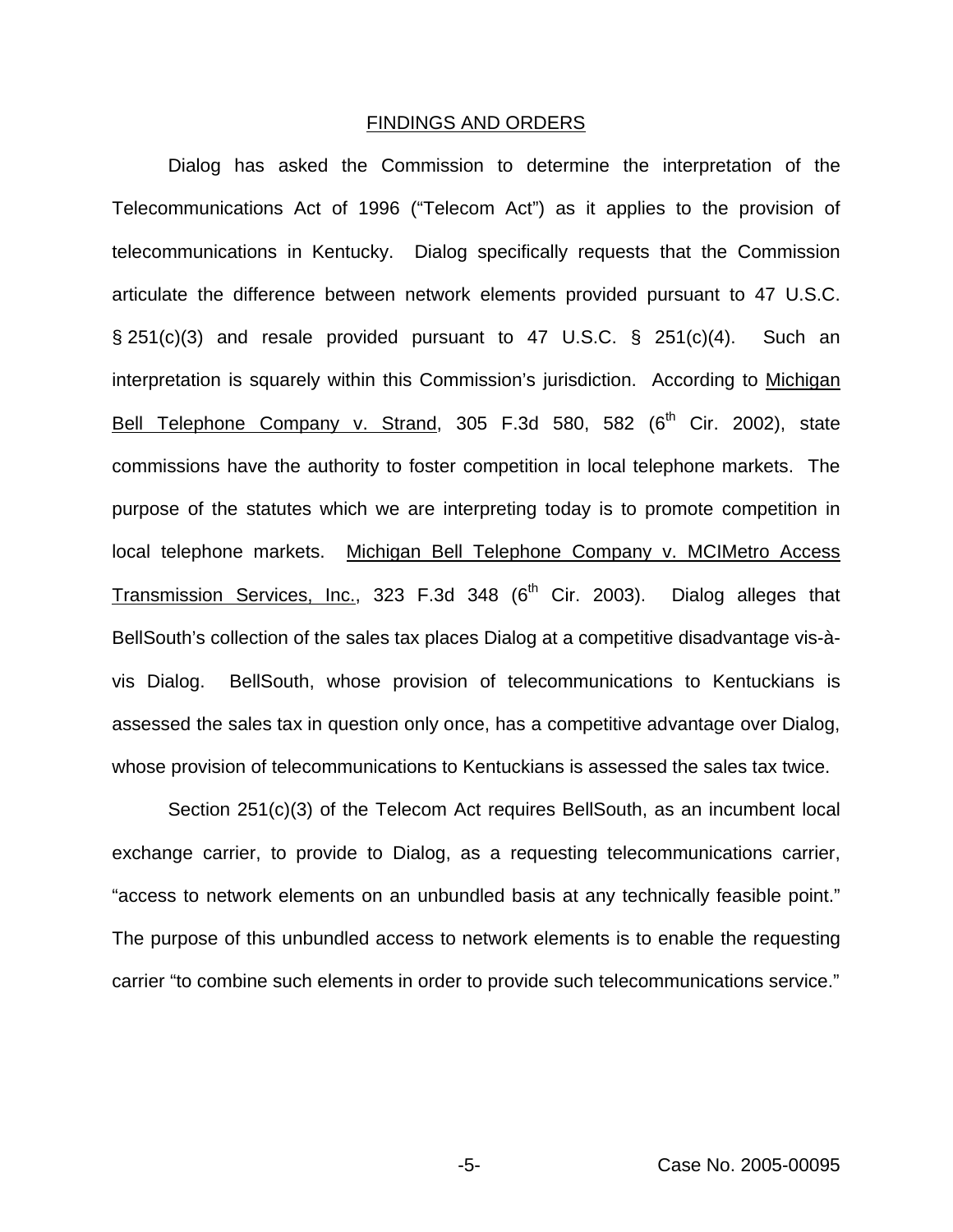When BellSouth provides unbundled access to network elements, it is leasing parts and pieces of its network to Dialog. This lease of parts and pieces of the network enables Dialog to create services to provide to retail customers.

Section 251(c)(4), on the other hand, obligates BellSouth "to offer for resale at wholesale rates any telecommunications service that the carrier provides at retail to subscribers who are not telecommunications carriers." Pursuant to this section of the Telecom Act, BellSouth provides the sale of a service at wholesale for resale by another carrier.

Dialog's complaint regards the sales tax collected on its purchase of UNEs pursuant to 47 U.S.C. § 251(c)(3). A network element is not a service. 47 U.S.C. § 253(29) defines "network element" as "a facility or equipment used in the provision of a telecommunications service. Such term also includes features, functions, and capabilities that are provided by means of such facility or equipment." The facility or equipment with its features, functions, and capabilities is sold by BellSouth to Dialog not as a service but, rather, as a means to enable Dialog to combine parts and pieces of the network to provide a service to its own users.

BellSouth stated in its answer to the complaint that Dialog has now paid the disputed sales tax to BellSouth. Moreover, BellSouth is willing to file a refund request with the Department of Revenue on behalf of Dialog.

The Commission finds that BellSouth should file the refund request for the application of sales tax on UNEs. Dialog should assist BellSouth in this endeavor by providing the arguments and evidence it wishes BellSouth to present to the Department of Revenue, as required by their interconnection agreement.